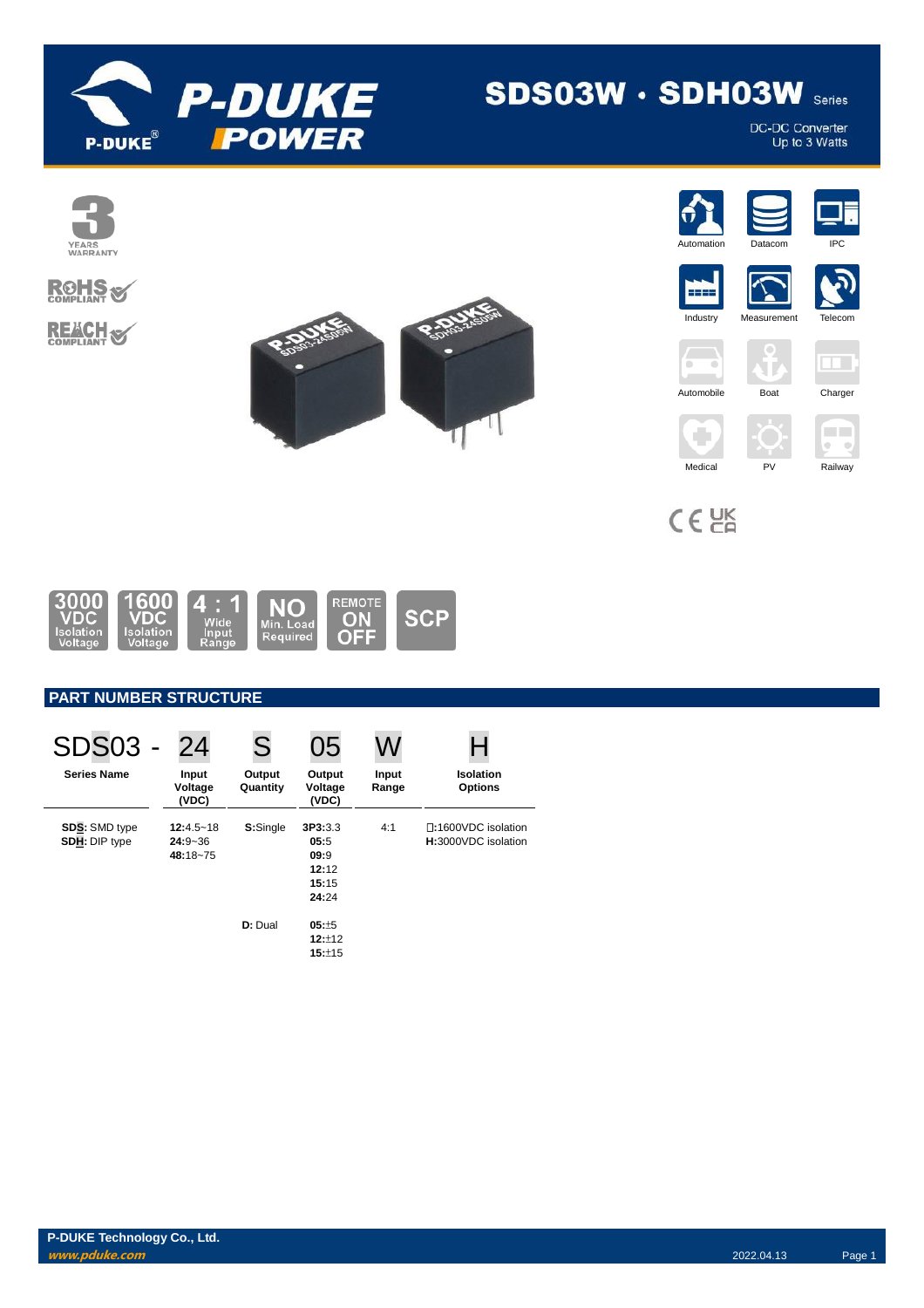

# SDS03W SDH03W Series

| Model<br><b>Number</b> | Input Range | <b>Output Voltage</b> | <b>Output Current</b><br>@ Full Load | <b>Input Current</b><br>@ No Load | Efficiency | Maximum<br><b>Capacitor Load</b> |
|------------------------|-------------|-----------------------|--------------------------------------|-----------------------------------|------------|----------------------------------|
|                        | <b>VDC</b>  | <b>VDC</b>            | mA                                   | mA                                | $\%$       | <b>uF</b>                        |
| SDS(H)03-12S3P3W       | $4.5 - 18$  | 3.3                   | 700                                  | 35                                | 76         | 4700                             |
| SDS(H)03-12S05W        | $4.5 - 18$  | 5                     | 600                                  | 40                                | 80         | 2530                             |
| SDS(H)03-12S09W        | $4.5 - 18$  | 9                     | 333                                  | 40                                | 81         | 1470                             |
| SDS(H)03-12S12W        | $4.5 - 18$  | 12                    | 250                                  | 40                                | 83         | 1220                             |
| SDS(H)03-12S15W        | $4.5 - 18$  | 15                    | 200                                  | 40                                | 84         | 1000                             |
| SDS(H)03-12S24W        | $4.5 - 18$  | 24                    | 125                                  | 40                                | 82         | 470                              |
| SDS(H)03-12D05W        | $4.5 - 18$  | ±5                    | ±300                                 | 40                                | 80         | ±1470                            |
| SDS(H)03-12D12W        | $4.5 - 18$  | ±12                   | ±125                                 | 40                                | 82         | ±680                             |
| SDS(H)03-12D15W        | $4.5 - 18$  | ±15                   | ±100                                 | 40                                | 82         | ±470                             |
| SDS(H)03-24S3P3W       | $9 - 36$    | 3.3                   | 700                                  | 20                                | 77         | 4700                             |
| SDS(H)03-24S05W        | $9 - 36$    | 5                     | 600                                  | 20                                | 80         | 2530                             |
| SDS(H)03-24S09W        | $9 - 36$    | 9                     | 333                                  | 25                                | 81         | 1470                             |
| SDS(H)03-24S12W        | $9 - 36$    | 12                    | 250                                  | 25                                | 83         | 1220                             |
| SDS(H)03-24S15W        | $9 - 36$    | 15                    | 200                                  | 25                                | 83         | 1000                             |
| SDS(H)03-24S24W        | $9 - 36$    | 24                    | 125                                  | 25                                | 82         | 470                              |
| SDS(H)03-24D05W        | $9 - 36$    | ±5                    | ±300                                 | 25                                | 80         | ±1470                            |
| SDS(H)03-24D12W        | $9 - 36$    | ±12                   | ±125                                 | 25                                | 82         | ±680                             |
| SDS(H)03-24D15W        | $9 - 36$    | ±15                   | ±100                                 | 25                                | 82         | ±470                             |
| SDS(H)03-48S3P3W       | $18 - 75$   | 3.3                   | 700                                  | 12                                | 77         | 4700                             |
| SDS(H)03-48S05W        | $18 - 75$   | 5                     | 600                                  | 12                                | 80         | 2530                             |
| SDS(H)03-48S09W        | $18 - 75$   | 9                     | 333                                  | 13                                | 81         | 1470                             |
| SDS(H)03-48S12W        | $18 - 75$   | 12                    | 250                                  | 13                                | 83         | 1220                             |
| SDS(H)03-48S15W        | $18 - 75$   | 15                    | 200                                  | 14                                | 83         | 1000                             |
| SDS(H)03-48S24W        | $18 - 75$   | 24                    | 125                                  | 14                                | 82         | 470                              |
| SDS(H)03-48D05W        | $18 - 75$   | ±5                    | ±300                                 | 14                                | 80         | ±1470                            |
| SDS(H)03-48D12W        | $18 - 75$   | ±12                   | ±125                                 | 14                                | 82         | ±680                             |
| SDS(H)03-48D15W        | $18 - 75$   | ±15                   | ±100                                 | 14                                | 82         | ±470                             |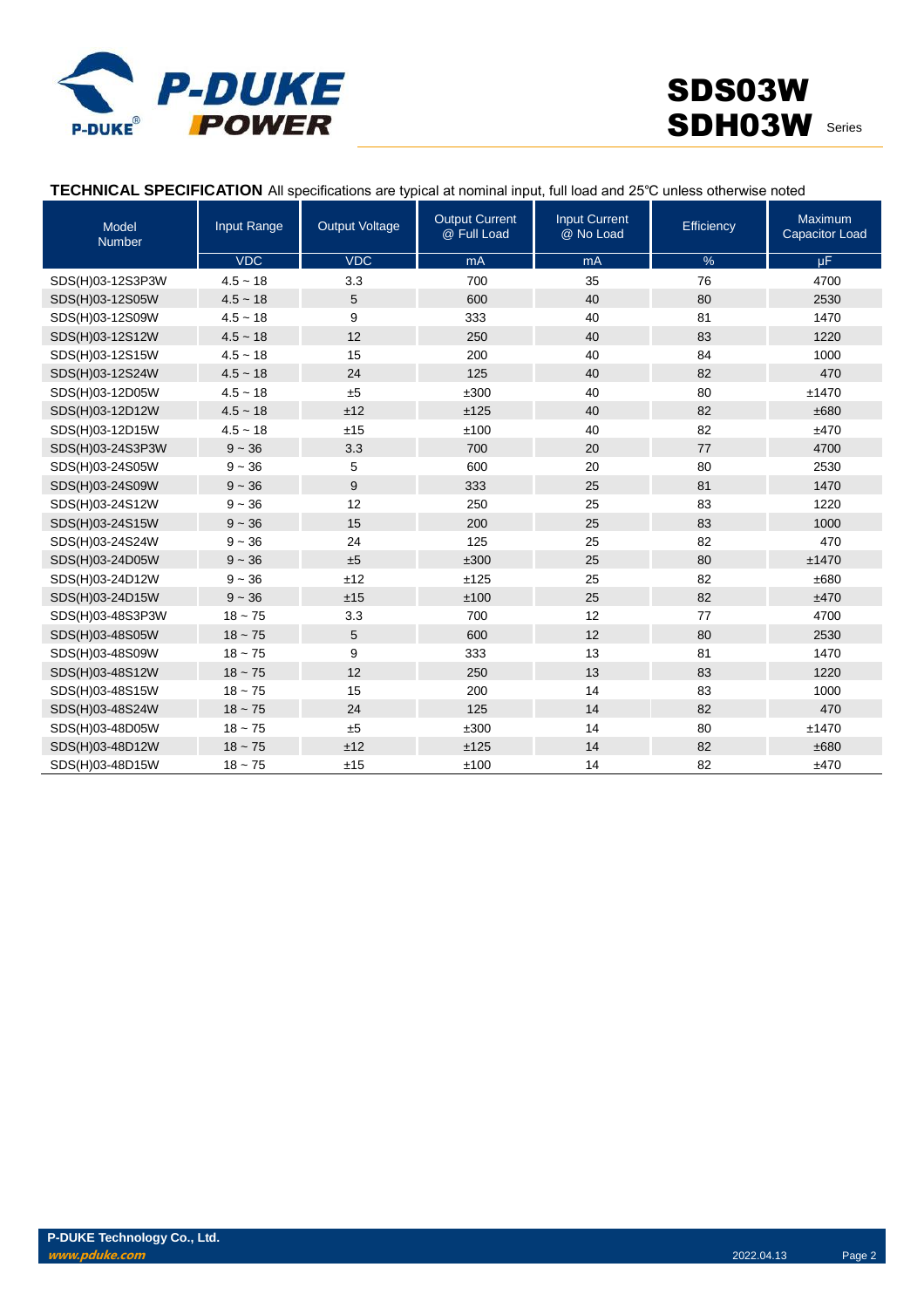

| <b>Parameter</b>               |                                                                                        | <b>Conditions</b>                                                                            | Min. | Typ.                   | Max.           | <b>Unit</b> |
|--------------------------------|----------------------------------------------------------------------------------------|----------------------------------------------------------------------------------------------|------|------------------------|----------------|-------------|
| Operating input voltage range  | 12Vin(nom)                                                                             |                                                                                              | 4.5  | 12                     | 18             |             |
|                                |                                                                                        | 24Vin(nom)                                                                                   | 9    | 24                     | 36             | <b>VDC</b>  |
|                                |                                                                                        | 48Vin(nom)                                                                                   | 18   | 48                     | 75             |             |
| Start up time                  | Constant resistive load                                                                | Power up                                                                                     |      | 10                     | 20             |             |
|                                |                                                                                        | Remote ON/OFF                                                                                |      | 10                     | 20             | ms          |
| Input surge voltage            | 1 second, max.                                                                         | 12Vin(nom)                                                                                   |      |                        | 25             |             |
|                                |                                                                                        | 24Vin(nom)                                                                                   |      |                        | 50             | <b>VDC</b>  |
|                                |                                                                                        | 48Vin(nom)                                                                                   |      |                        | 100            |             |
| Input reflected ripple current | With external components.                                                              | 12Vin(nom)                                                                                   |      | 20                     |                |             |
|                                |                                                                                        | 24Vin(nom)                                                                                   |      | 20                     |                | mAp-p       |
|                                |                                                                                        | 48Vin(nom)                                                                                   |      | 20                     |                |             |
| Input filter                   |                                                                                        |                                                                                              |      |                        | Capacitor type |             |
| Remote ON/OFF                  |                                                                                        | DC-DC ON                                                                                     |      | Open or high impedance |                |             |
|                                | Ctrl pin applied current via $1k\Omega$                                                | DC-DC OFF                                                                                    | 2.0  | 3.0                    | 4.0            | mA          |
|                                |                                                                                        | Remote off input current                                                                     |      |                        | 2.5            | mA          |
|                                | Application circuit<br>DC-DC ON                                                        | DC-DC OFF                                                                                    |      |                        |                |             |
|                                | $+V$ in<br>$1k\Omega$<br>Ctrl<br>-WW<br>3mA<br>DC/DC<br>CURRENT(f)<br>SOURCE<br>$-Vin$ | $+V$ in<br>$1k\Omega$<br>Ctrl<br><b>WW</b><br>3mA<br>DC/DC<br>CURRENT(1)<br>SOURCE<br>$-Vin$ |      |                        |                |             |

| <b>OUTPUT SPECIFICATIONS</b>     |                                    |                   |         |                                 |         |             |
|----------------------------------|------------------------------------|-------------------|---------|---------------------------------|---------|-------------|
| <b>Parameter</b>                 |                                    | <b>Conditions</b> | Min.    | Typ.                            | Max.    | <b>Unit</b> |
| Voltage accuracy                 |                                    |                   | $-1.0$  |                                 | $+1.0$  | %           |
| Line regulation                  | Low Line to High Line at Full Load |                   | $-0.2$  |                                 | $+0.2$  | %           |
| Load regulation                  | No Load to Full Load               | Single            | $-1.0$  |                                 | $+1.0$  |             |
|                                  |                                    | Dual              | $-1.0$  |                                 | $+1.0$  | $\%$        |
|                                  | 10% Load to 90% Load               | Single            | $-0.5$  |                                 | $+0.5$  |             |
|                                  |                                    | Dual              | $-0.8$  |                                 | $+0.8$  |             |
| Cross regulation                 | Asymmetrical load 25%/100% FL      | Dual              | $-5.0$  |                                 | $+5.0$  | %           |
| Ripple and noise                 | Measured by 20MHz bandwidth        |                   |         | 50                              |         | mVp-p       |
| Temperature coefficient          |                                    |                   | $-0.02$ |                                 | $+0.02$ | $\%$ /°C    |
| Transient response recovery time | 25% load step change               |                   |         | 500                             |         | μs          |
| Short circuit protection         |                                    |                   |         | Continuous, automatics recovery |         |             |

| <b>GENERAL SPECIFICATIONS</b> |                          |                   |      |      |                              |                    |  |
|-------------------------------|--------------------------|-------------------|------|------|------------------------------|--------------------|--|
| <b>Parameter</b>              |                          | <b>Conditions</b> | Min. | Typ. | Max.                         | Unit               |  |
| <b>Isolation voltage</b>      | 1 minute                 | Standard          | 1600 |      |                              | <b>VDC</b>         |  |
|                               |                          | Suffix "H"        | 3000 |      |                              |                    |  |
| Isolation resistance          | 500VDC                   |                   |      |      |                              | $G\Omega$          |  |
| Isolation capacitance         |                          | Standard          |      |      | 50                           |                    |  |
|                               |                          | Suffix "H"        |      |      | 50                           | pF                 |  |
| Switching frequency           |                          |                   | 100  |      |                              | kHz                |  |
| Safety meets                  |                          |                   |      |      | IEC/ EN/ UL62368-1           |                    |  |
| Case material                 |                          |                   |      |      | Non-conductive black plastic |                    |  |
| Base material                 |                          |                   |      |      | Non-conductive black plastic |                    |  |
| Potting material              |                          |                   |      |      | Silicone (UL94 V-0)          |                    |  |
| Weight                        |                          |                   |      |      |                              | 2.7g(0.10oz)       |  |
| <b>MTBF</b>                   | MIL-HDBK-217F, Full load |                   |      |      |                              | 5.627 x $10^6$ hrs |  |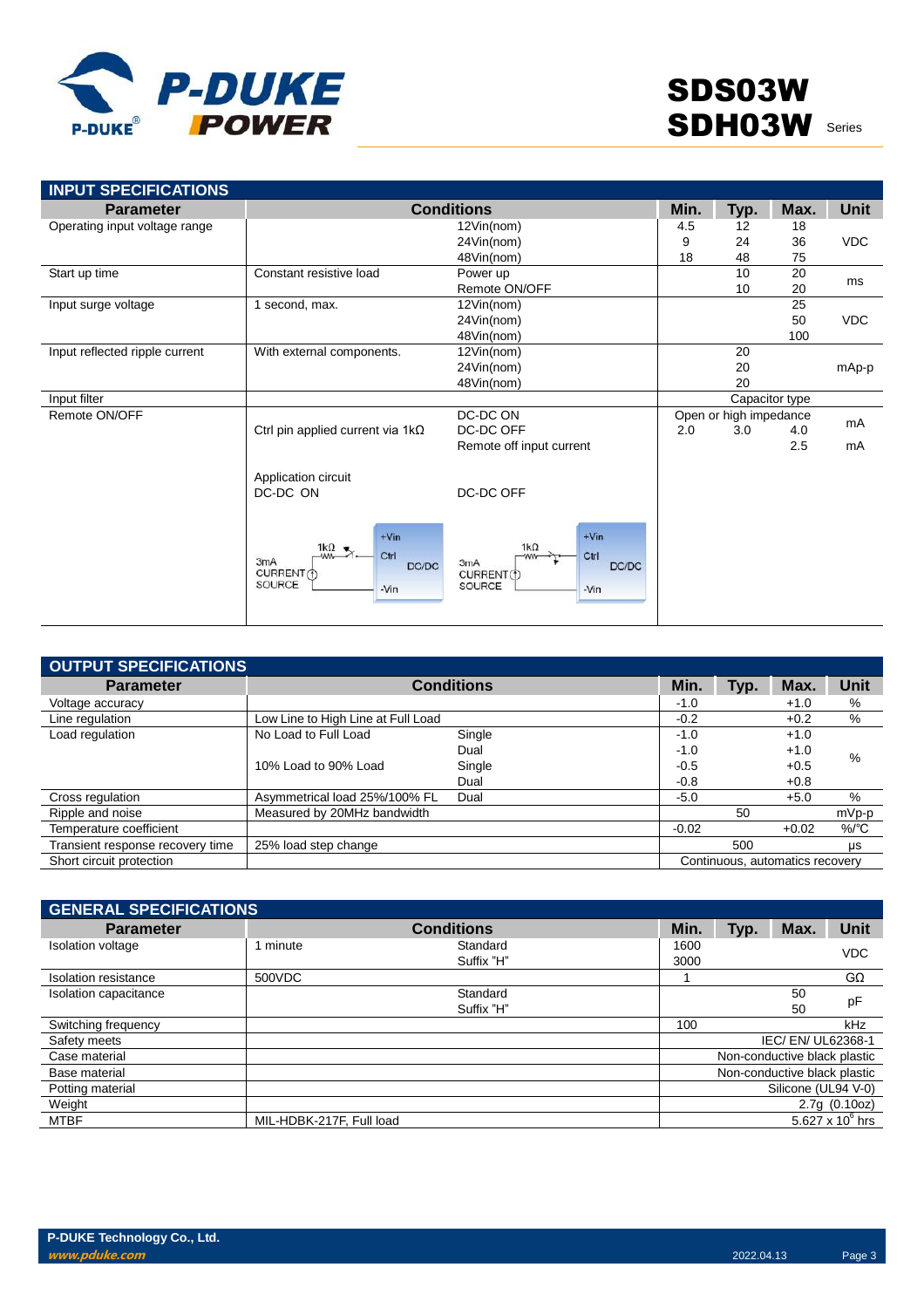

| <b>ENVIRONMENTAL SPECIFICATIONS</b> |                   |       |      |        |                |
|-------------------------------------|-------------------|-------|------|--------|----------------|
| <b>Parameter</b>                    | <b>Conditions</b> | Min.  | Typ. | Max.   | Unit           |
| Operating ambient temperature       | Without derating  | -40   |      | $+71$  | °C             |
|                                     | With derating     | $+71$ |      | $+105$ |                |
| Maximum case temperature            |                   |       |      | 105    | °C             |
| Storage temperature range           |                   | $-55$ |      | $+125$ | °C             |
| Thermal shock                       |                   |       |      |        | MIL-STD-810F   |
| Vibration                           |                   |       |      |        | MIL-STD-810F   |
| Relative humidity                   |                   |       |      |        | 5% to 95% RH   |
| Lead-free reflow solder process     | Only for SMD type |       |      |        | IPC J-STD-020E |
| Moisture sensitivity level(MSL)     | Only for SMD type |       |      |        | IPC J-STD-033C |
|                                     |                   |       |      |        | Level 2        |

| <b>EMC SPECIFICATIONS</b>      |             |                                            |                  |
|--------------------------------|-------------|--------------------------------------------|------------------|
| <b>Parameter</b>               |             | <b>Conditions</b>                          | Level            |
| EMI                            | EN55032     | With external components.                  | Class A, Class B |
| <b>EMS</b>                     | EN55024     |                                            |                  |
| <b>ESD</b>                     | EN61000-4-2 | Air $\pm$ 8kV and Contact $\pm$ 6kV        | Perf. Criteria A |
| Radiated immunity              | EN61000-4-3 | 10 V/m                                     | Perf. Criteria A |
| <b>Fast transient</b>          | EN61000-4-4 | $±$ 2kV                                    | Perf. Criteria A |
|                                |             |                                            |                  |
|                                |             | With an external input filter capacitor    |                  |
|                                |             | (Nippon chemi-con KY series, 220 µF/100V.) |                  |
| Surge                          | EN61000-4-5 | $±$ 1kV                                    | Perf. Criteria A |
|                                |             |                                            |                  |
|                                |             | With an external input filter capacitor    |                  |
|                                |             | (Nippon chemi-con KY series, 220 µF/100V.) |                  |
| Conducted immunity             | EN61000-4-6 | 10 Vr.m.s                                  | Perf. Criteria A |
| Power frequency magnetic field | EN61000-4-8 | 100A/m continuous: 1000A/m 1 second        | Perf. Criteria A |

**CAUTION:** This power module is not internally fused. An input line fuse must always be used.

### **CHARACTERISTIC CURVE**







95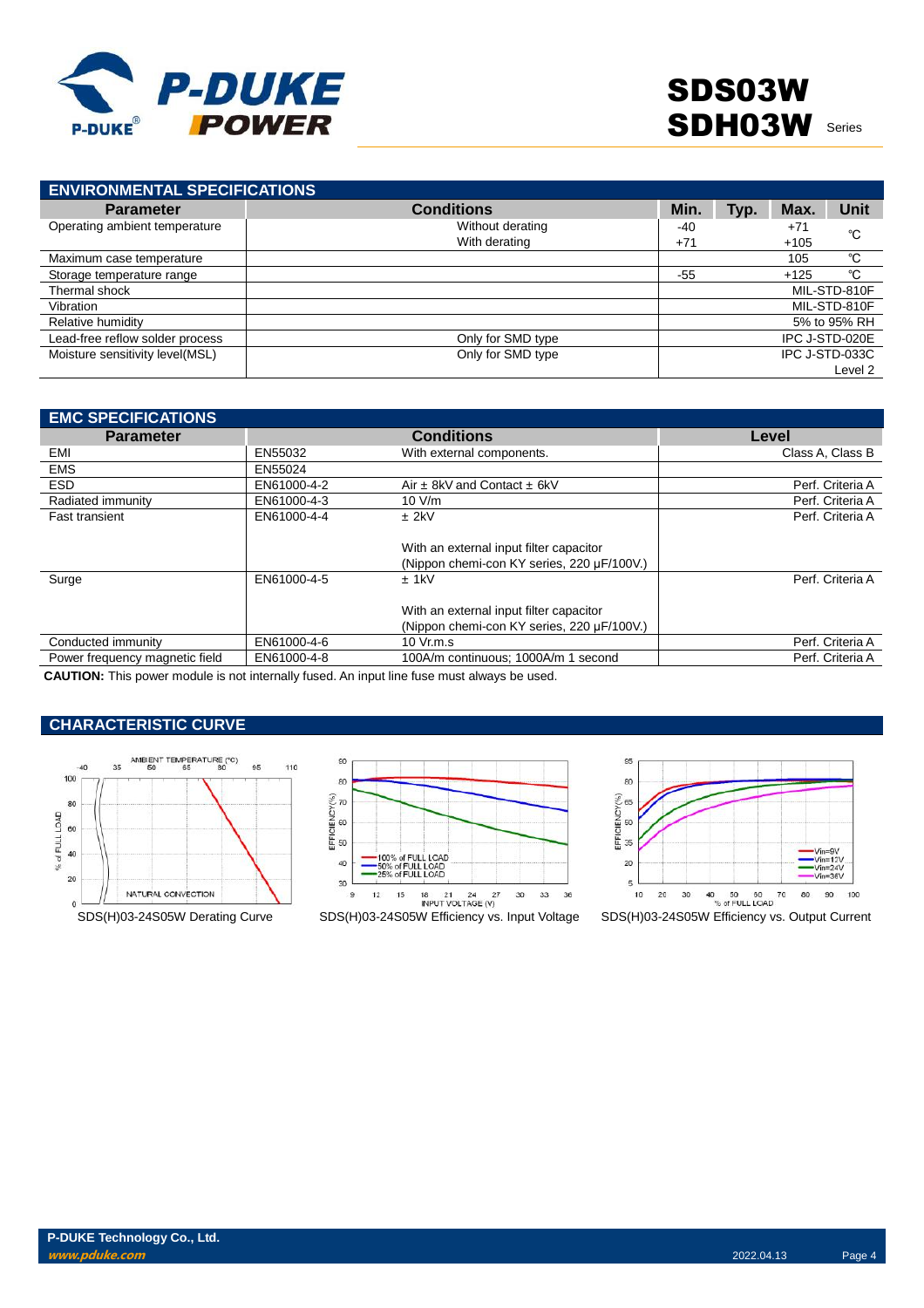

### **FUSE CONSIDERATION**

This power module is not internally fused.

An input line fuse must always be used.

This encapsulated power module can be used in a wide variety of applications, ranging from simple stand-alone operation to an integrated part of sophisticated power architecture.

To maximum flexibility, internal fusing is not included; however, to achieve maximum safety and system protection, always use an input line fuse. The input line fuse suggest as below:

| <b>Modules</b>                                   | <b>Fuse Rating</b><br>'A) | <b>Fuse Type</b> |
|--------------------------------------------------|---------------------------|------------------|
| $SDS(H)03-12S$ W $\cdot$ SDS(H)03-12D W          | 1.6                       | Slow-Blow        |
| $SDS(H)03-24S$ W $\cdot$ SDS(H)03-24D W          | 0.8                       | Slow-Blow        |
| $SDS(H)03-48S$<br>⊺W ⋅ SDS(H)03-48DГ<br><b>W</b> | 0.5                       | Slow-Blow        |

The table based on the information provided in this data sheet on inrush energy and maximum DC input current at low Vin..

### **MECHANICAL DRAWING**



| <b>PIN</b> | <b>SINGLE</b> | <b>DUAL</b> |
|------------|---------------|-------------|
|            | $+V$ in       | $+V$ in     |
| 2          | -Vin          | -Vin        |
|            | Ctrl          | Ctrl        |
| 5          | NC.           | -Vout       |
| 6          | -Vout         | Common      |
|            | $+$ Vout      | $+$ Vout    |

1. All dimensions in inch [mm] 2. Tolerance :x.xx±0.02 [x.x±0.5] x.xxx±0.010 [x.xx±0.25]

4. Pin dimension tolerance ±0.004[0.10]

#### **SDH03W**: DIP TYPE



BOTTOM VIEW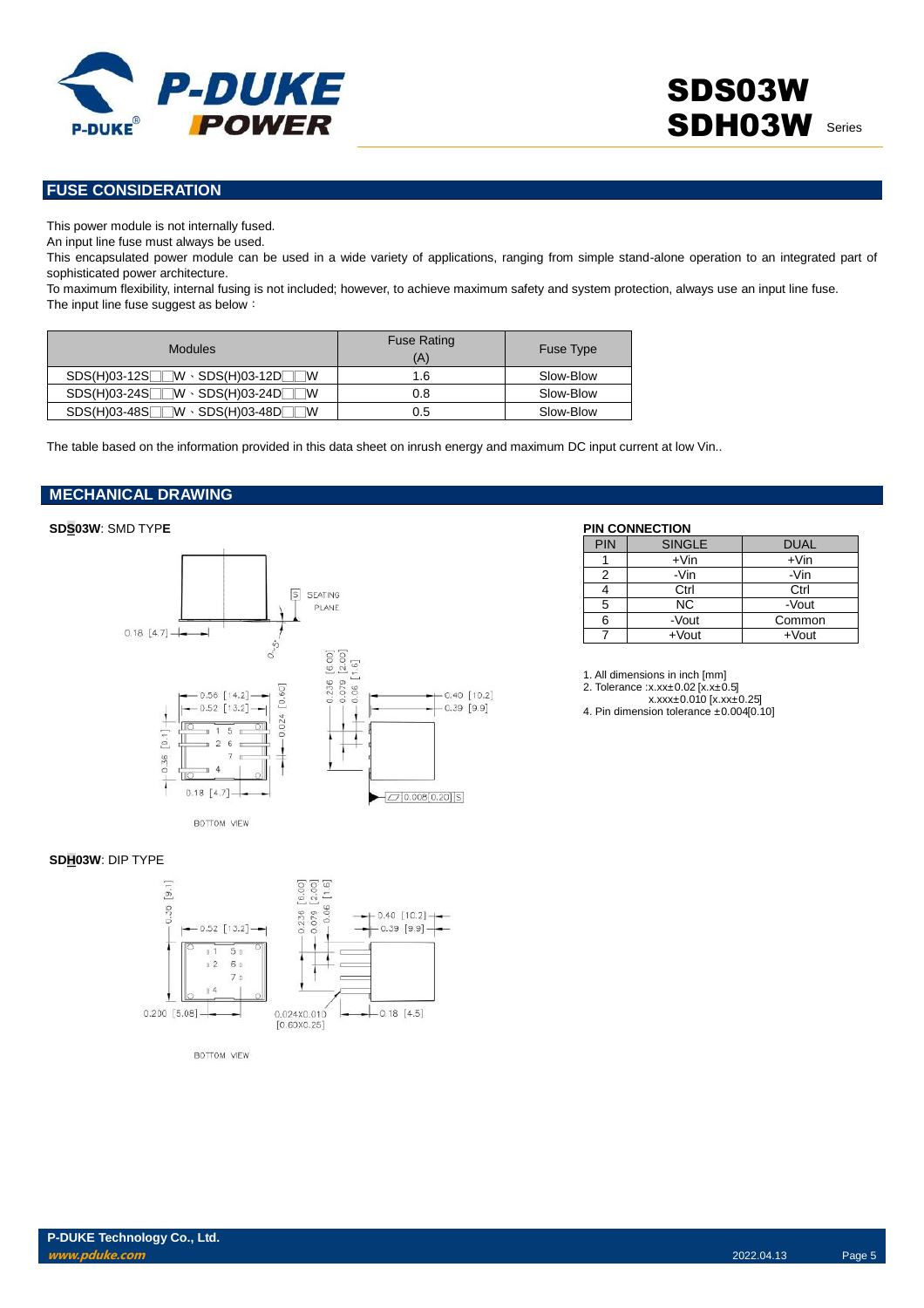

# SDS03W SDH03W Series

#### **RECOMMENDED PAD LAYOUT**

#### **SMD TYPE**



#### **DIP TYPE**



All dimensions in inch[mm] Pad size(lead free recommended) Top view pad:0.224x0.055[5.70x1.40]

All dimensions in inch[mm] Pad size(lead free recommended) Through hole 1.2.4.5.6.7: ∅0.035[0.90] Top view pad 1.2.4.5.6.7: ∅0.044[1.13] Bottom view pad 1.2.4.5.6.7: Groove R0.035[0.90]L-0.071[1.80]

### **THERMAL CONSIDERATIONS**

The power module operates in a variety of thermal environments.

However, sufficient cooling should be provided to help ensure reliable operation of the unit.

Heat is removed by conduction, convection, and radiation to the surrounding environment.

Proper cooling can be verified by measuring the point as the figure below.

The temperature at this location should not exceed "Maximum case temperature".

When operating, adequate cooling must be provided to maintain the test point temperature at or below "Maximum case temperature".

You can limit this temperature to a lower value for extremely high reliability.



TOP VIEW